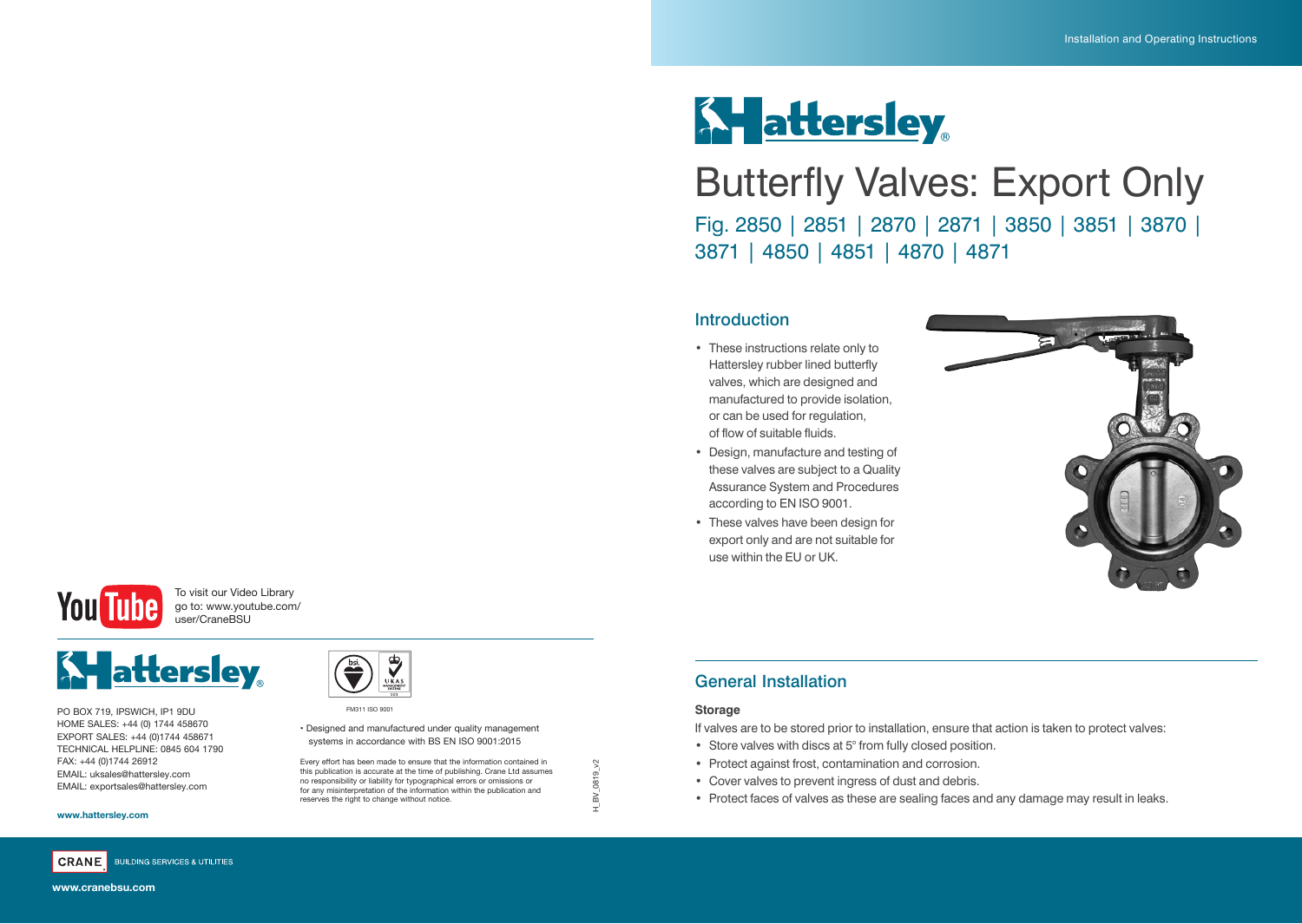#### **General Installation (CONTINUED)**

#### **Preparation**

- Before installation, ensure valve is suitable for service conditions e.g. pressure, temperature, service media.
- Ensure that pipe flanges are clean, to prevent damage to valve flanges/liners on installation.
- Check that internal pipe diameter has sufficient clearance for valve disc to be fully operated.
- Check that there are no restrictions to full operation of valve disc in pipework, i.e. internal welding of flanges.
- Check that the pipe flanges are parallel, and on same centreline, before installation.
- All welding and heat treating of flanges must be completed prior to installation of valves to prevent damage to liners from excessive heat.

#### **Handling**

Care should be taken when handling these valves. See valve data sheets for weights and dimensions. It is the responsibility of the installer to ensure that all lifting equipment is rated for the required lifting weight and is properly maintained and safe to use. When unloading, lifting, and positioning of these valves care must be taken to avoid damage to the faces, these are used as sealing faces on the pipe flanges.

The surfaces of valves in service may be subject to extreme temperatures; care should be taken when handling.

#### Pipe Flanges

Flanged joints depend upon compressive deformation of the integral rubber sealing faces between the flange surfaces until metal to metal contact is achieved.

The bolting must be checked for correct size, length, material and that all connection flange bolt holes are utilized.

It is prohibited for these Butterfly Valves to add an additional gasket between the pipe flange and the valve body.

The Mating flange (both valve and pipework) must be checked for correct sealing face, surface finish, and condition. If either is found in a state which might cause leakage no attempt to assemble should be made until this has been resolved.

#### Pipe Supports

Pipe supports must be carefully aligned and all the correct distance between centres for the size and types of pipe.

#### Valve Location

- Valves should be located to ensure ease and safety of operation and access allowed for subsequent maintenance of the valve, especially where actuators are fitted. Where valves are lever operated, ensure there are no obstructions which may prevent full travel of the lever.
- It is also important to ensure that valves are not subject to turbulent flows, and recommendations are shown below:



#### End of Line Service

In certain circumstances it may be necessary to use these valves on an End of Line service, in these instances ensure that the system operating pressures do not exceed the following:

- DN50 to DN300: 10 bar
- DN350 to DN600: 6 bar

Where valves are used for End of Line service the valve should be protected against unauthorised or unintentional operation to prevent personal injury or damage to equipment.

Both valve faces must be compressed to ensure correct sealing is achieved, not doing so will void the valves warranty and ultimately lead to the valves failure. Two types of blanking flange are recommended:

- Blind/Blanking Flange A solid flange to block off a section of pipe and provides correct valve sealing.
- Backing Flange A flange with hole to allow for system drainage and provides correct valve sealing. Semi-Lugged valves cannot be used on end of line service; fully lugged valves must be used.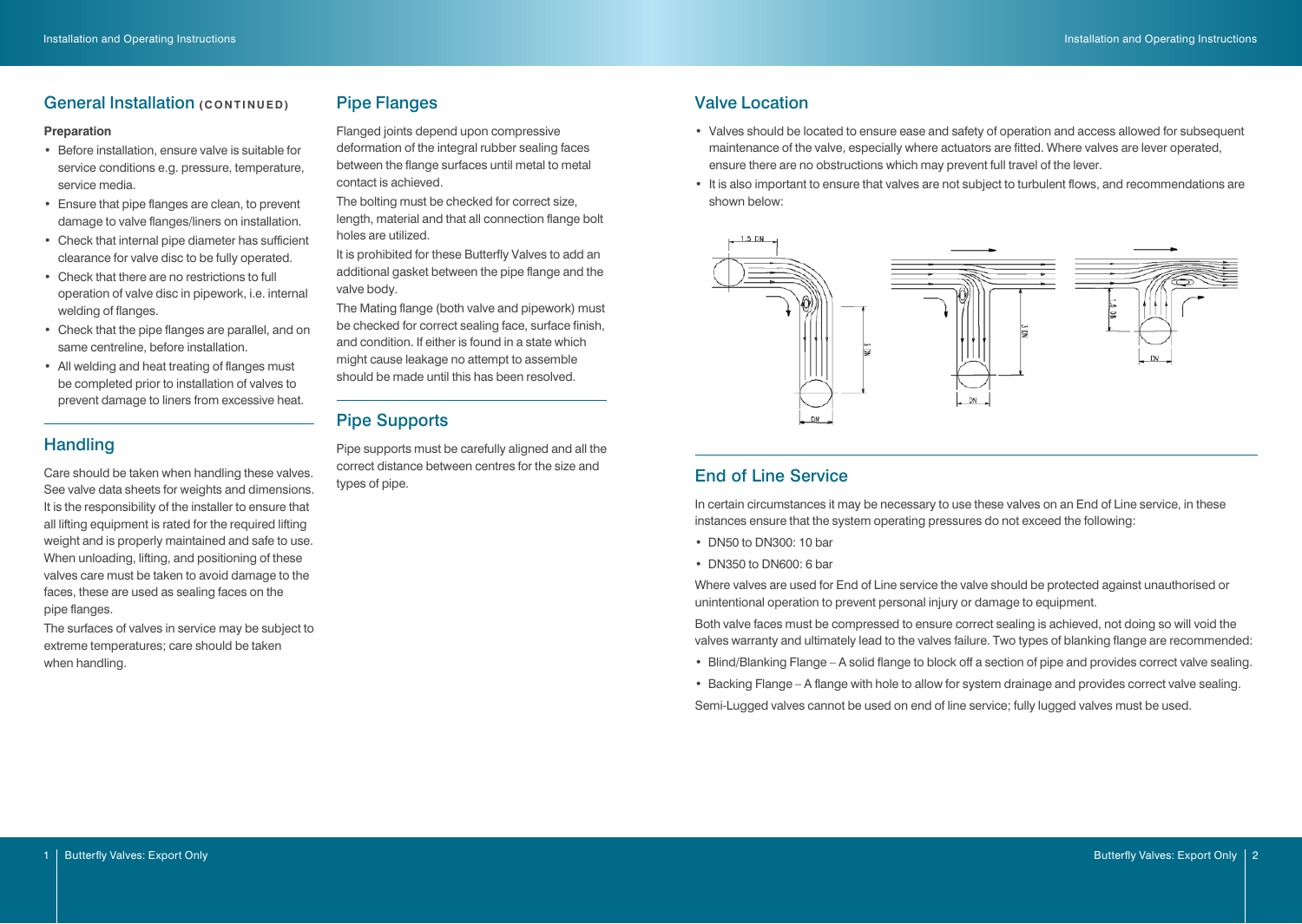- Butterfly Valves are quarter turn for full operation - the valves are closed by turning clockwise, and opened by turning anti-clockwise.
- Check that valves operate fully prior to ommissioning and that there are no obstructions to the full travel of the disc. The disc enters the pipeline by the amount shown in the drawing when the valve is in

the fully open position.

- Ensure there are no obstructions upstream or down stream of the valve to prevent correct operation.
- On actuated valves, the end stops and torque limiters will have been adjusted and set prior to despatch from factory.

#### **Gearbox**

An enclosed worm gear reduction operator (gearbox) is mounted on the valve body with the gear quadrant intimately connected with the valve shaft. The full open and full closed position travel stops are set at the factory and require no further adjustment.

#### **Note: if the gearbox is fitted with a padlock and locking ring, the padlock will require removal prior to operation.**

Valve closure is by clockwise rotation of the handwheel until the travel stop restriction is felt. No excessive force is required to effect tight shut off and under no circumstances should a wrench or wheelkey be used.

Counter clockwise rotation of the handwheel will open the valve until the full open travel stop or to the intermediate regulated travel stop (memory stop) if fitted on the double regulating version.

A non-adjustable pointer indicates the actual valve disk position against a fixed scale.

The memory stop (double regulating versions only) device is fitted at the factory so that the valve may be operated over its full travel prior to commissioning without the need for adjustment.

#### **Protrusion of disc into Pipeline (Fully open Position)**

| <b>NOM SIZE</b> |                |     |     |
|-----------------|----------------|-----|-----|
| <b>DN</b>       | <b>NPS</b>     | "D" | "A" |
| 50              | 2              | 53  | 5   |
| 65              | 21/2           | 65  | 10  |
| 80              | 3              | 79  | 17  |
| 100             | $\overline{4}$ | 104 | 26  |
| 125             | 5              | 123 | 34  |
| 150             | 6              | 156 | 50  |
| 200             | 8              | 203 | 71  |
| 250             | 10             | 251 | 91  |
| 300             | 12             | 302 | 112 |
| 350             | 14             | 334 | 128 |
| 400             | 16             | 390 | 144 |
| 450             | 18             | 441 | 163 |
| 500             | 20             | 490 | 181 |
| 600             | 24             | 593 | 219 |



#### **Operation CONTINUED) CONTINUED CONTINUED**

#### **Lever**

**Care must be taken when operating the valve by the lever as high rates of flow induce a hydrodynamic torque on the disk which may cause it to move position rapidly, either more open or slamming shut, depending on its initial position. The sudden movement on the lever can cause injury and if closing, water hammer on liquid service may result in system damage.**

Valve closing is by clockwise motion of the lever. Squeeze the trigger to disengage the lever from the fully open (or regulated) notch position, the lever can be rotated to the closed position notch, release the trigger to secure.

No excessive force is required to effect tight shut off and under no circumstance should additional wrenches be used.

Squeeze the trigger to disengage, rotate the lever counter clockwise will open the valve from the closed notch to the fully open (or regulated) notch, release the trigger to secure.

#### **Maintenance**

These butterfly valves are maintenance free. The valve should be at zero pressure and ambient temperature prior to any maintenance inspection. Maintenance Engineers & Operators are reminded to use correct fitting tools and equipment. A full risk assessment and methodology statement must be compiled prior to any maintenance. The risk assessment must take into account the possibility of the limits of use being exceeded whereby a potential hazard could result. A maintenance programme should therefore include checks on the development of unforeseen conditions, which could lead to failure.